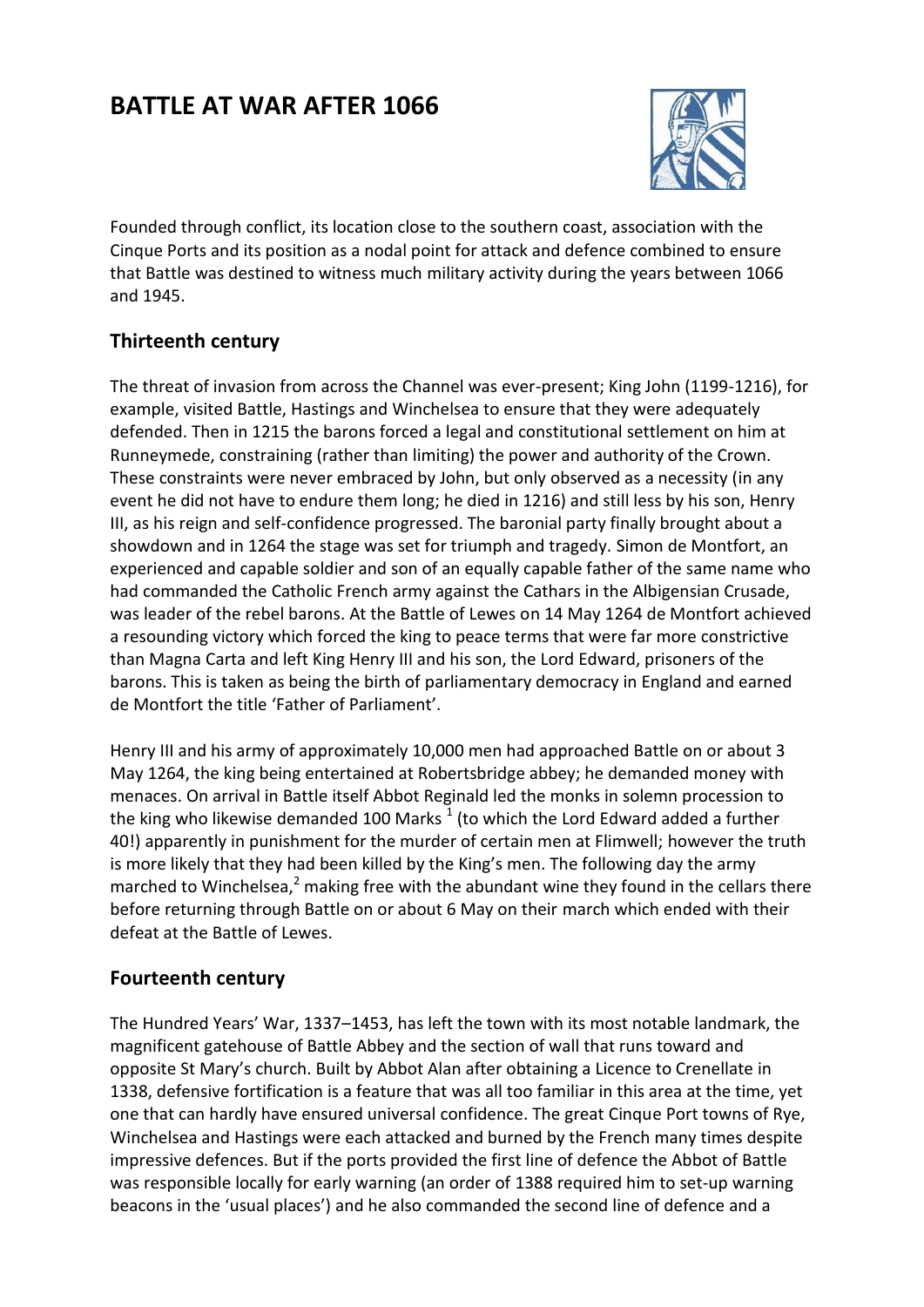mobile reserve. Beacons, however, were not the only warning. Being within seven leagues (21 miles) of the coast, St Mary's church was permitted only one bell to be rung for services, the full peal being reserved for invasion warning.

On 29 June 1377 Rye was sacked, the townsfolk fleeing rather than standing in defence. On hearing of this the Abbot of Battle, Hamo of Offington, armed his men to defend the villages around Battle then, learning the French plans from a prisoner, made with his force directly to defend Winchelsea. The town was saved but the French razed Rye to the ground in a fivehours fire storm before leaving. Later that year they returned and set siege to Winchelsea, sending a message to Abbot Hamo to come and redeem it. Hamo held calm in the face of much taunting from the French and his intervention saved the port, but at the expense of Hastings which the French burned, having found it to have been evacuated.

Abbot Hamo did not always meet with such success. On 15 March 1380 he was routed when attempting to defend Winchelsea and one of the armed monks was taken prisoner. Many of Winchelsea's citizens were slaughtered and much of the defences were destroyed; Rye and Hastings were again burned. Following this disaster the Abbot of Battle and others were directed to re-fortify Winchelsea.

In addition we should not think that the activities of Battle men were restricted to home defence. In 1420 John Oxenbridge, who lived at Sedlescombe, accompanied King Henry V on his final campaign in France.

## **Sixteenth century**

The trauma of Dissolution and the break of the Church in England from Rome resurrected long-dormant fears of invasion, this time not from France but from Spain. Initial threats never materialised and later, with the marriage of Queen Mary to Philip II of Spain, fears of foreign invasion all but disappeared. However tensions between England and Spain resumed following Mary's death and the accession of her Protestant sister Elizabeth. The execution of Mary, Queen of Scots, in 1587 lit the fuse of war and the following year Spain's great Armada set sail for the invasion of England. Beacons were lit at traditional sites, blazing the alarm across the county. Known sites for beacons in the Battle area at this time were Baldslow (Hastings), Bexhill, Brightling, Burwash, Fairlight, Salehurst and Stapley (Sedlescombe). Others recorded in the seventeenth-century at Netherfield and Wartling may have earlier origins. False alarms were not uncommon and created such panic when they were sounded that the Privy Council found it desirable in 1544 to issue an order requiring beacons to be set in pairs, one to be fired if ten or more enemy ships were sighted and both in the event of a landing; however no action would be taken on sight of just one beacon in one place being lit. Nevertheless it was found necessary to further amend these instructions only a year later and from time-to-time thereafter due to the continuing false alarms.

The militia system used with relative success during the earlier wars with France was refined, particularly in the years following the Dissolution (when the military responsibilities of the Abbot of Battle were necessarily taken up by the county's Sheriffs and Lieutenants) in order to meet the evolution of weaponry following the advent of firearms and growing professionalisation of war. By an order dated 16 February 1586 Sussex was to provide 800 men, 4800 lbs each of gunpowder and lead, and six cast iron cannon together with their fittings and ammunition. Bulverhythe was identified as a potential landing site and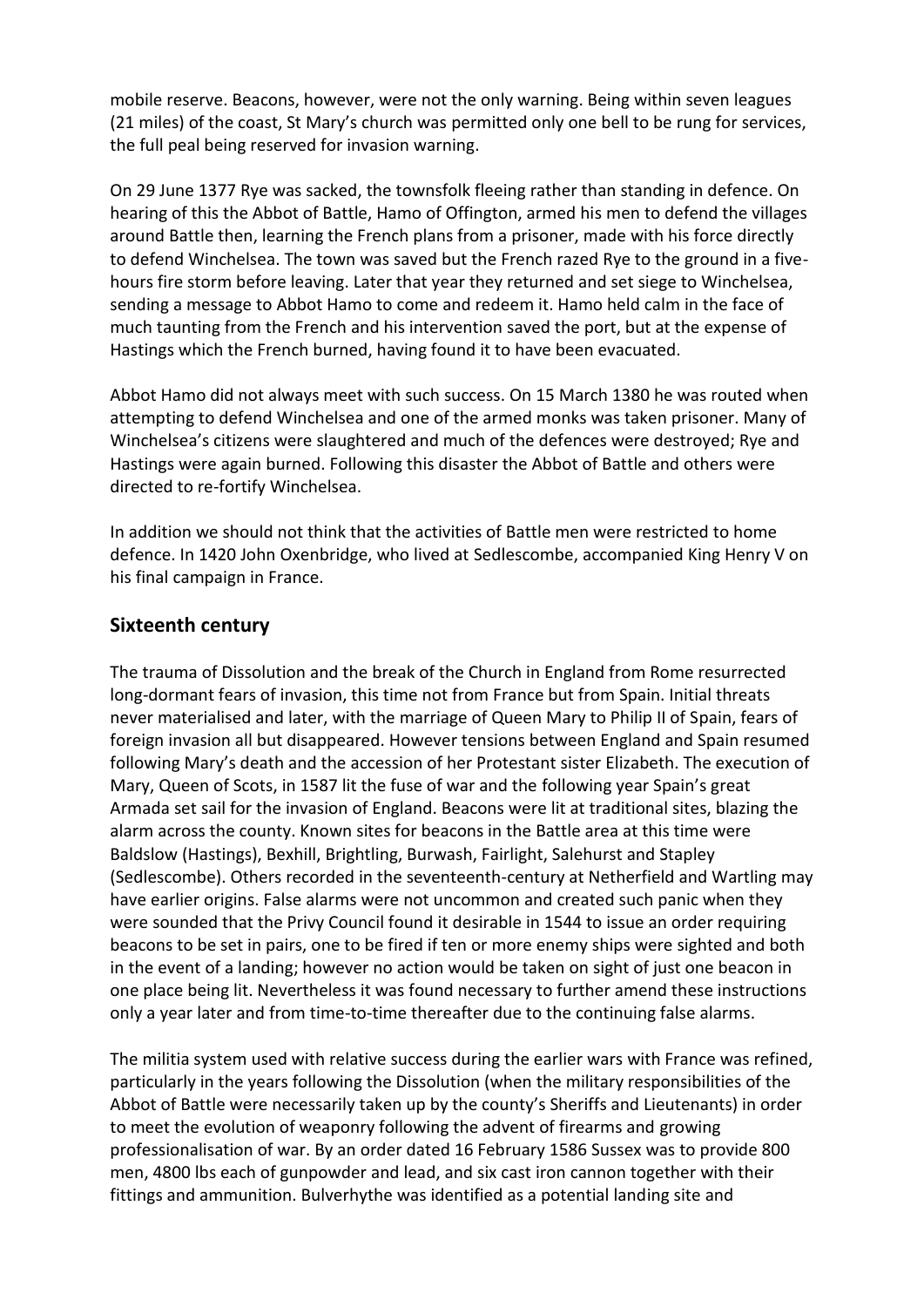arrangements put in place for its defence. Winchelsea was likewise identified as strategically significant. Muster lists were prepared and updated annually, to which were appended the names of all able-bodied men aged 18-60 years who would be required to fight 'should the danger become extreme'. Although they were never required to fight, the fear remained and in 1596 erupted into panic once more when the Spanish again assembled a fleet. In 1599 it was recommended that the seven days that it took to muster the militia of Sussex for the Armada threat in 1588 was no longer acceptable and that it must stand in constant readiness to achieve full muster in a single day. 'Draft-dodging' was also noted.

## **Seventeenth century**

Along with most of southern England, Sussex officially took the side of Parliament during the English Civil Wars. It was however spared the full rigours of armed conflict, which came no further east than Arundel, but social and religious tensions were certainly present and Battle found itself one of four venues in Sussex where specially appointed committees met to inquire into the behaviour of the clergy. These local committees reported to the central 'Committee of Plundered Ministers', which had been established by Parliament and consisted of 5-10 members who were paid five shillings (25p) per day for their attendance and took evidence under oath as they investigated ecclesiastical persons for the offences of:

- \* Failure to preach the Word of God at least six times a year;
- \* Blasphemy, perjury, fornication, adultery, frequenting of alehouses, drunkenness, profane swearing and cursing.

Evidence was taken without the accused being present. However, he could if he wished purchase a copy of the accusation – abuse and injustice were rife as political and personal scores were settled on both sides. There is some evidence, though not conclusive, that one of Oliver Cromwell's chaplains was Dean of Battle during this period: Henry Fisher, who was so described in the parish register when his daughter was baptised at St Mary's in July 1647.

But if Battle found itself on the edge of affairs, one of its citizens placed his duty in the heart of them. John Ashburnham (born 1603) , appointed as a Groom of the Bedchamber to King Charles I in 1628 and elected Member of Parliament for Hastings in 1640, absented himself from Parliament in 1642 and moved with the Court to Oxford; the following year his estates were sequestered by Parliament. He acted as one of the King's Commissioners on many occasions including accompanying his surrender to the Scots' army and was clearly held in high regard by the King, whom he accompanied to confinement at Hampton Court and on the Isle of Wight. Ashburnham was placed by Parliament on a list of 'delinquents who shall expect no pardon, and imprisoned by the Parliamentary forces on several occasions, but he escaped on at least once to return to Court. Following the Restoration in 1660 Ashburnham was himself restored by King Charles II to his position of Groom to the Bedchamber. He returned to Parliament as a member for Sussex in 1660.

## **Eighteenth & nineteenth centuries (to 1815)**

From 1789 the French Revolution spread fear of civil unrest and foreign invasion, thrusting Battle once more into a frenzy of active home defence. Barracks were built along Whatlington Road (where even today traces of the old parade ground gravel are reportedly encountered when gardening) and many individual properties were either built or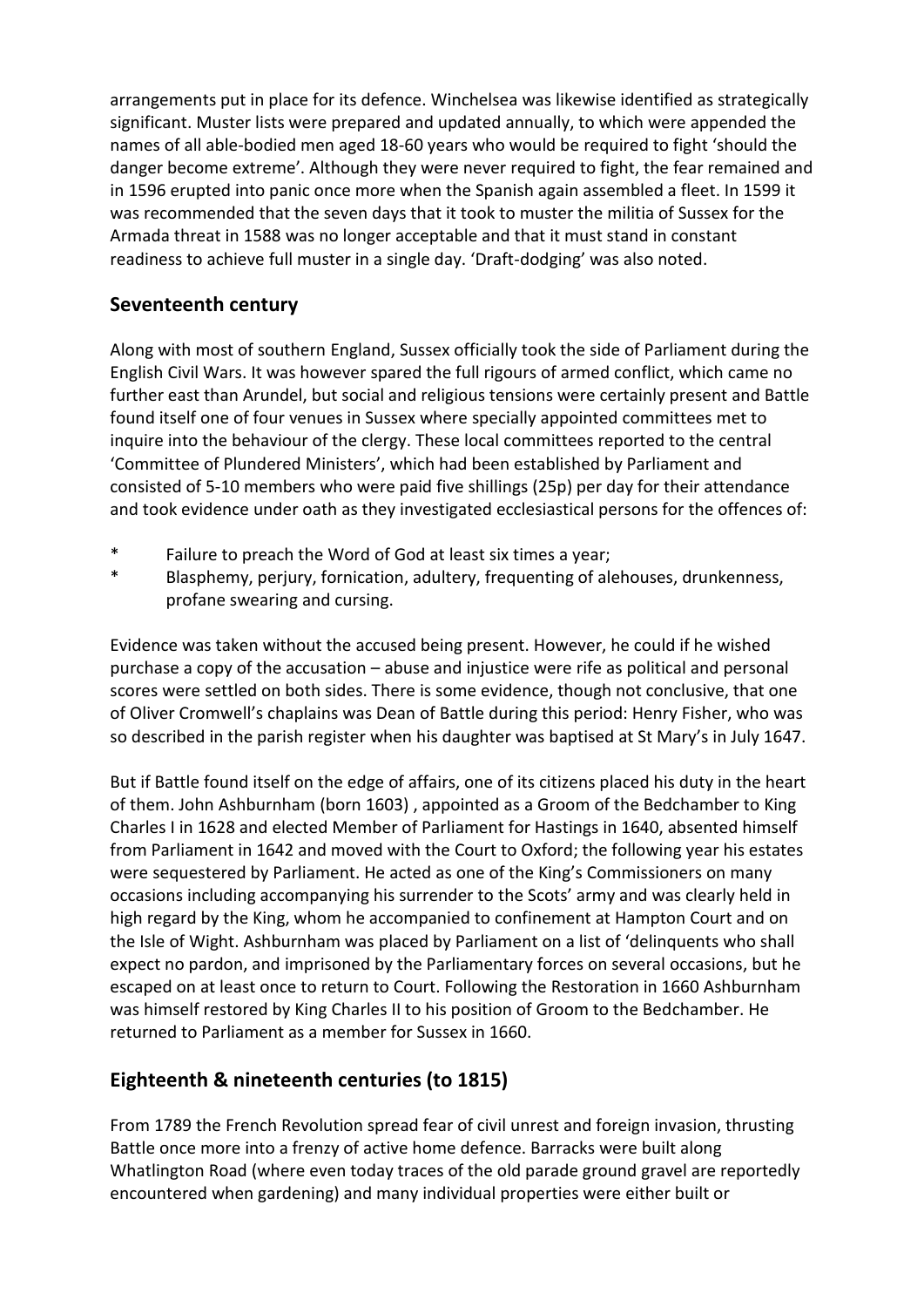requisitioned to accommodate officers. A colourful social life developed in the town, 'another Ball....by the officers,...Battell is got to be the gayest place in ye world.'  $^3$  But the presence of soldiers brought a darker side, as when a sergeant was accused of murdering a woman for her money.

From 1794 reports such as the following frequently detail military activity. Unit names, strengths and locations were published by the local press seemingly making it unnecessary for the French to use spies:

*Sussex Weekly Advertiser*

19 March 1798 'The artillery barracks at…Battle are proceeding with great alacrity.'

23 July 1798 'The East Kent Grenadiers from Battle marched into….Barracks on Friday.'

The barracks may actually have begun in 1797, because there were four military deaths in Battle in that year – though it is possible that they were billeted elsewhere, awaiting their own quarters. When the barracks were completed and occupied, their occupants did not have the happy history suggested above. The parish burials index lists 176 burials of military personnel and their dependents between 1797 and 1814 inclusive; the total includes nine wives and 32 children. *Non-military* burials at Battle were fairly consistent over this period, around 40 in each year with wild outriders at 27 (1806) and 55 (1814) but the military figures varied wildly. At their worst, in 1809, there were 34 against non-military 40. 24 of these were from a single regiment, the 36th Foot. (In both cases, of course, some of the dead might have been taken for burial elsewhere.)



**By Keith Foord. The green entries are the exceptionally low military burial rates. The left-hand column shows the percentage of the assumed static population of the town. The chart makes the peaks, and particularly that of 1809, very clearly.**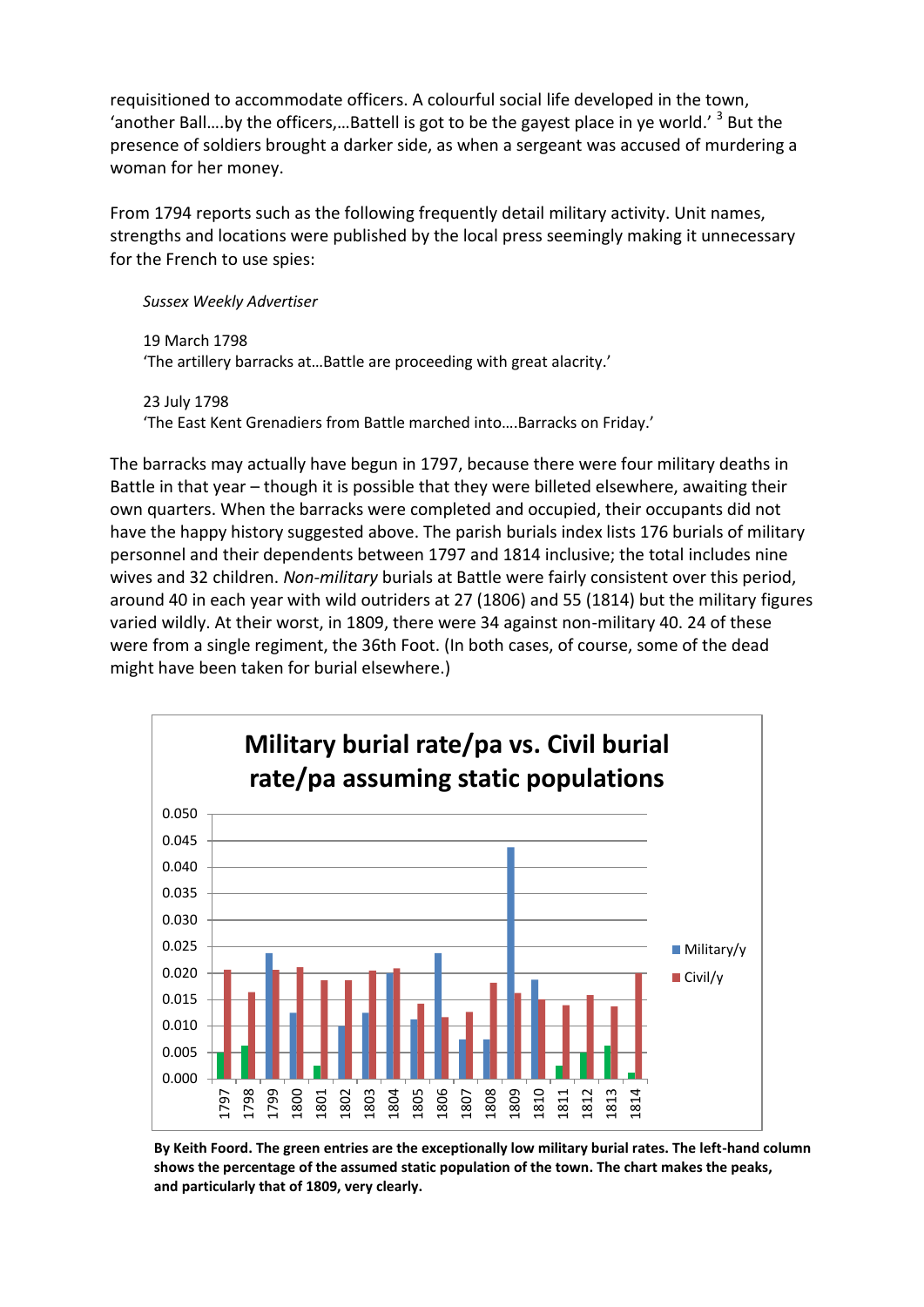1809 was a very bad year for weather, with much snow and then prolonged heavy rain in January; there was serious flooding in some places, including London and the Thames valley.<sup>4</sup> If this was a factor in the death rate, it did not seem to affect those outside the barracks, which were probably hastily-built and badly crowded. Military divisions had their own surgeons, but James Watts, medical officer appointed by the War Office , was also involved; unfortunately he left no record of why so many died. One cannot help but think that the officers of the 36th did not take as much care of their men (and their dependants) as they might have done.

An official record<sup>5</sup> states that "In July, 1809 the 36th took part in the expedition to Walcheren. A noisome fever decimated the troops and in December the 36th returned home and were stationed until January, 1811 at Battle", which could explain the additional losses of 1809 but not those of the first half of 1809. On the other hand an aged resident, reported in 1902, his belief that the main cause of death was 'black fever', and that James Watts, , had all clothing and bedding burned in the barracks yard.

It does not appear that the barracks caused major difficulties in the town itself. In 1802 the four-year old child of a Private was attacked by two boys and was found without hope of his recovery;<sup>6</sup> he was probably John Martin, who was buried on 10 July of that year. It is unclear what happened to the boys. In 1805 three Artillery mean went to court (and won the case) against the victualler on whom they were billeted, claiming that he failed to provide them with sufficient food and drink or even a proper diet.<sup>7</sup> Otherwise there seems to have been nothing to report. The Abbey estate sold the barracks in  $1816$ .<sup>8</sup>

As High Constable of Battle, William Ticehurst was responsible for billeting troops and his diligent records survive. In addition to the barracks and commandeered buildings, troops were accommodated in the *George* (including what is now *Simply Italian*), The *Eight Bells* (now *Costa*) and *The Chequers*. The scale of responsibility and the overwhelming impact on Battle are clear from an examination of Ticehurst's records which for the two months 18 October to 21 December 1809 show 6997 soldiers passing through the town, for 2592 of whom he was required to find billets. Evacuation arrangements were also an important responsibility for William Ticehurst and a register of carts and waggons was compiled 'in case of invasion by Napoleon to remove families up the country.' Guides were also registered. Ticehurst was effectively the founder of a family that was important in Battle for another century, filling a number of public offices and playing a full role in the community.

These records together with details of regiments in the parish registers present a rare and valuable window into the life of the town as it stood on the frontline of home defence.

There were of course many who claimed exemption from service in the Volunteer Militia and the committee set up to consider such applications for the Rape of Hastings held its first meeting at The Chequers, Battle on 19 March 1799.

Five local men are known or believed to have served in this period.

First there was James (name unknown) whose grave is in the churchyard. He is described as 'late lieutenant and assistant surgeon in the Northumberland Militia, who died on 11 November 1808. The churchyard also has a stone to John Boyce, aged 39, who died in March 1809; it states that it was erected by his brother officers. Neither man has yet been traced.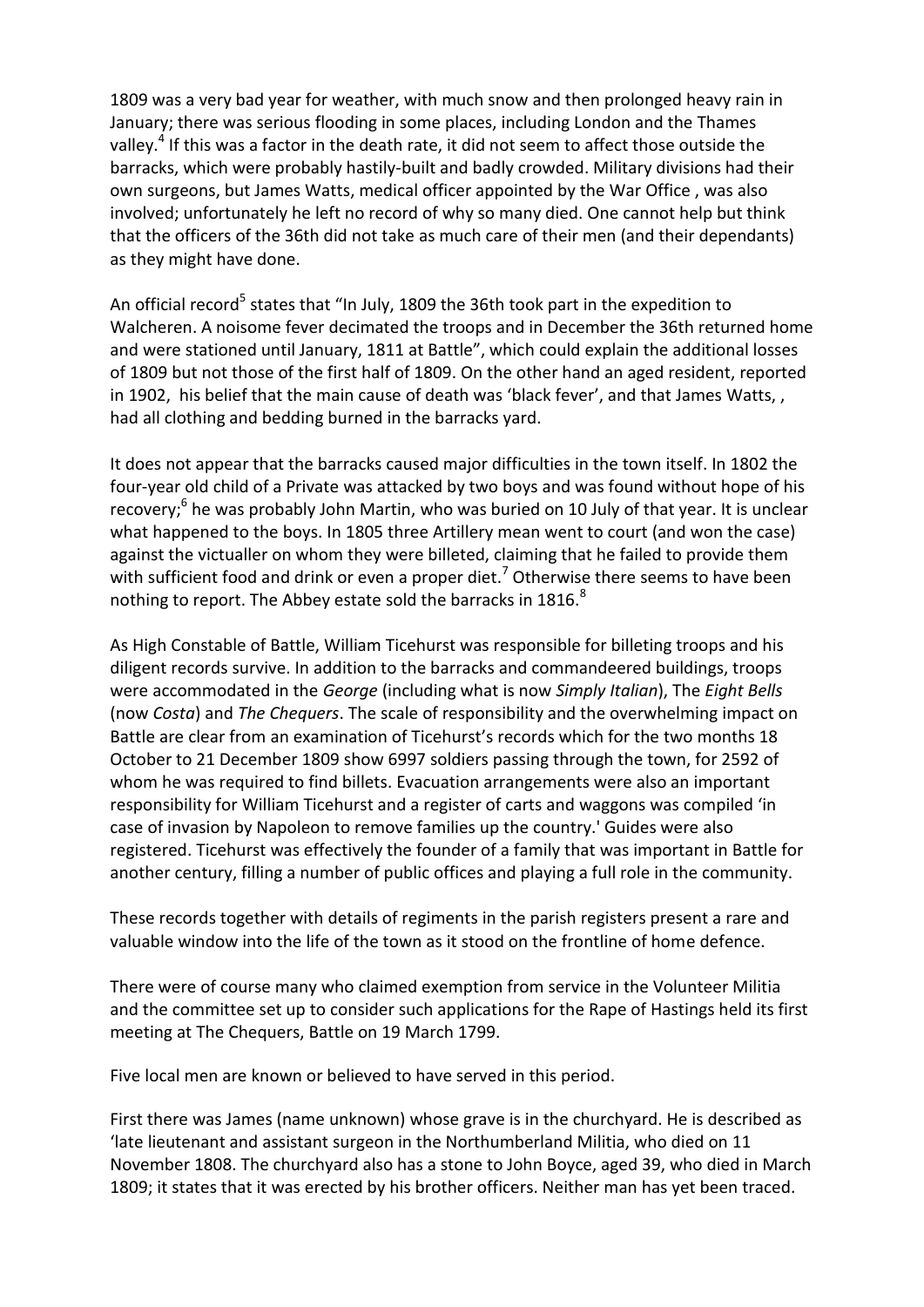

Much more information is available on James Watson Harvey of the Royal Navy. He was a member of the family then running the powder mills, which included 21 children of one marriage. James was baptised in 1793 and became a Volunteer First Class in the Royal Navy. The researcher responsible<sup>9</sup> states that he was on the frigate *Naiad* (Captain Thomas Dundas) as a Volunteer (First Class) at the battle of Trafalgar on

**This building in Mount Street is believed to have been requisitioned and used as officers' quarters**

21 October 1805. The report states that he was promoted lieutenant in 1812 and in 1813 was in charge of the gun-brig *Haughty* in an assault on the port of Fiume in the Adriatic. He was made a Commander on 9 September 1815. His untimely death was ironically on the Powdermill pond, when his boat was upset; not only he but a younger brother and sister drowned. They were all buried in St Mary's churchyard, though no trace of any grave now remains. Census returns for 1841-1891 show several of Harvey's family born at Battle but none living there.

St Mary's church has a plaque to Lt Col Kingsbury (other names not given) who, it records, served 33 years to his death at the age of 46 on 14 August 1813. It states that he had been in the great siege of Gibraltar (1779-83), and in Egypt, Portugal, Spain and Walcheren during the wars after 1793. His horse was shot under him and he was seriously wounded at Salamanca, where the battle took place on 22 July 1812, but he did not die for over another year. His connection with Battle, other than his burial, is at present unknown.

The fifth man known to have served achieved the highest rank of the five and was responsible for an event made memorable by Lord Byron, with an appropriate measure of poetic licence. The first two stanzas of the nine constituting *The eve of Waterloo* are:

There was a sound of revelry by night, And Belgium's Capital had gathered then Her Beauty and her Chivalry, and bright The lamps shone o'er fair women and brave men; A thousand hearts beat happily; and when Music arose with its voluptuous swell, Soft eyes looked love to eyes which spake again, And all went merry as a marriage bell, But hush! Hark! A deep sound strikes like a rising knell!

Did ye not hear it?-No; 'twas but the wind, Or the car rattling o'er the stony street; On with the dance! Let joy be unconfined; No sleep till morn, when Youth and Pleasure meet To chase the glowing Hours with flying feet ̶ But hark! - that heavy sound breaks in once more,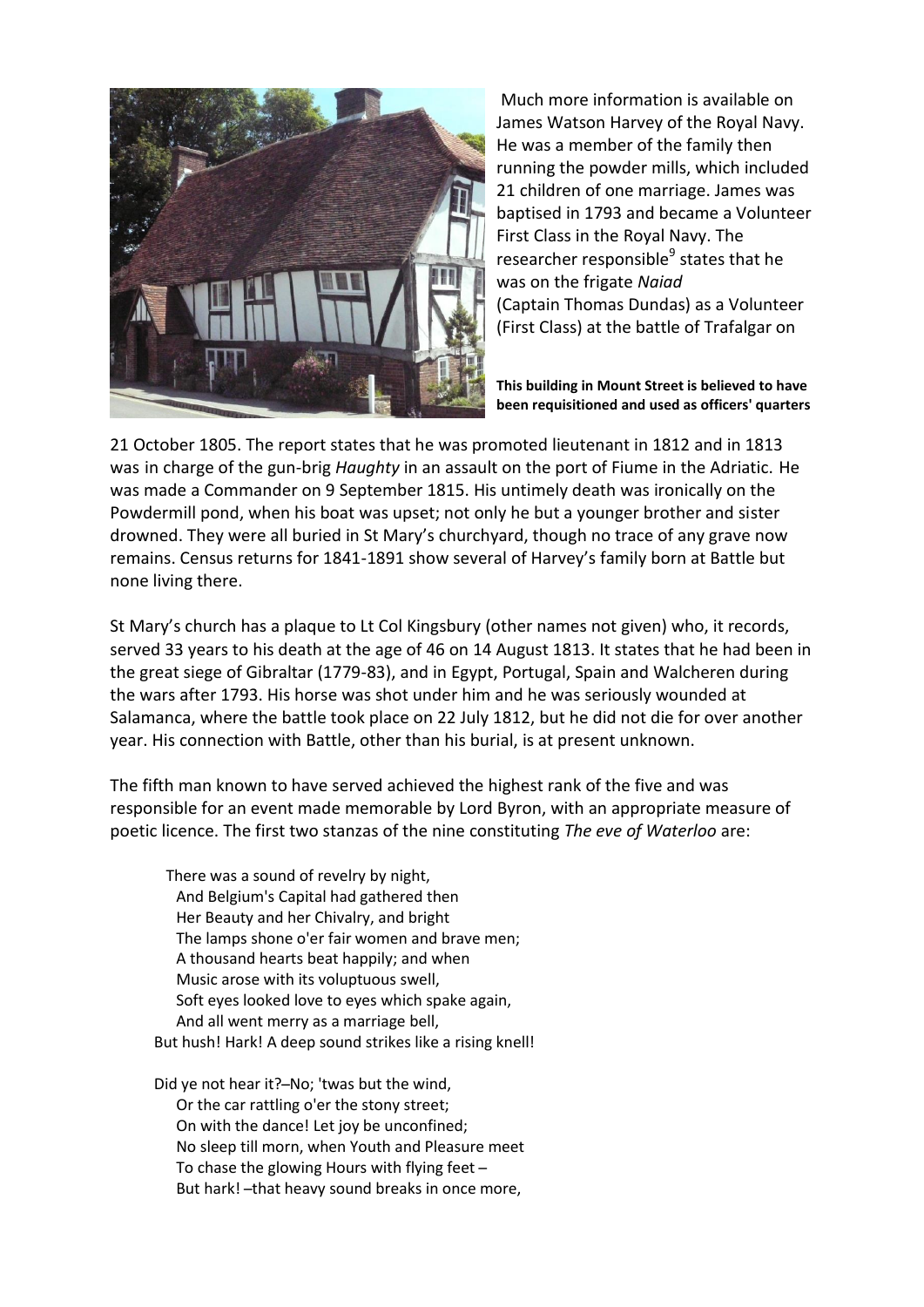As if the clouds its echo would repeat; And nearer, clearer, deadlier than before! Arm! Arm! It is  $-$  it is  $-$  the cannon's opening roar!

Whether cannon could be heard is not known. But it is known that the news of the French arrival at Quatre Bras was brought to the ball by a Battle man, resulting in the rapid withdrawal of all soldiers there to the battle threatened at Quatre Bras. This was in the night of 15-16 June and not, as possibly suggested by the poem's title, 17 June. The man was Henry Vassall Webster of the Abbey family.



One writer states that Webster had been invited to the ball but was unable to attend:

Between 11pm & midnight, Wellington went to the Duchess of Richmond's Ball, he could not have been there long when (about 1 am) Lt Henry Webster of the 9th Light Dragoons attached to the Prince of Orange's staff, arrived.

Breathless and covered in dust and foam, he was carrying urgent news. The message Webster was carrying had left Braine-le-Comte at 10.30pm covering the distance to Brussels at high speed. He had ridden first to Wellington's HQ in the Rue Royale in Brussels.

**Portrait of Henry Webster by Sir Martin Archer-Shee (1769- 1850) (Hastings Museum)**

Finding that the Duke of Wellington and the Prince of Orange had already left for the Ball, a servant led him to its venue. They reached there after midnight. Here Webster handed the despatch to the Prince of Orange.

The letter, from (Maj Gen Jean-Victor) Constant Rebecque contained the news that the French, who had crossed the Sambre river, invading Belgium early that morning, had that evening broken through to Quatre Bras.

Communications with the Prussian HQ in Sombreffe were therefore threatened. Napoleon was on the point of successfully driving a wedge between the two wings of the Allied forces which he then hoped to defeat in detail. A perplexed Prince of Orange passed the news to a dumfounded Duke. Now, and only now, did Wellington accept the seriousness of the situation.<sup>10</sup>

The messenger himself wrote later:

I was in my saddle without a second's delay; and, thanks to a fine moon and two capital horses, had covered the ten miles I had to go within the hour! Such as the crowd of carriages, that I could not well make my way through them on horseback; so I abandoned my steed to the first man I could get hold of, and made my way on foot to the porter's lodge.

The message clearly related to the possibility of Napoleon's men advancing to cut off Wellington from Brussels and to force his withdrawal to the Channel ports.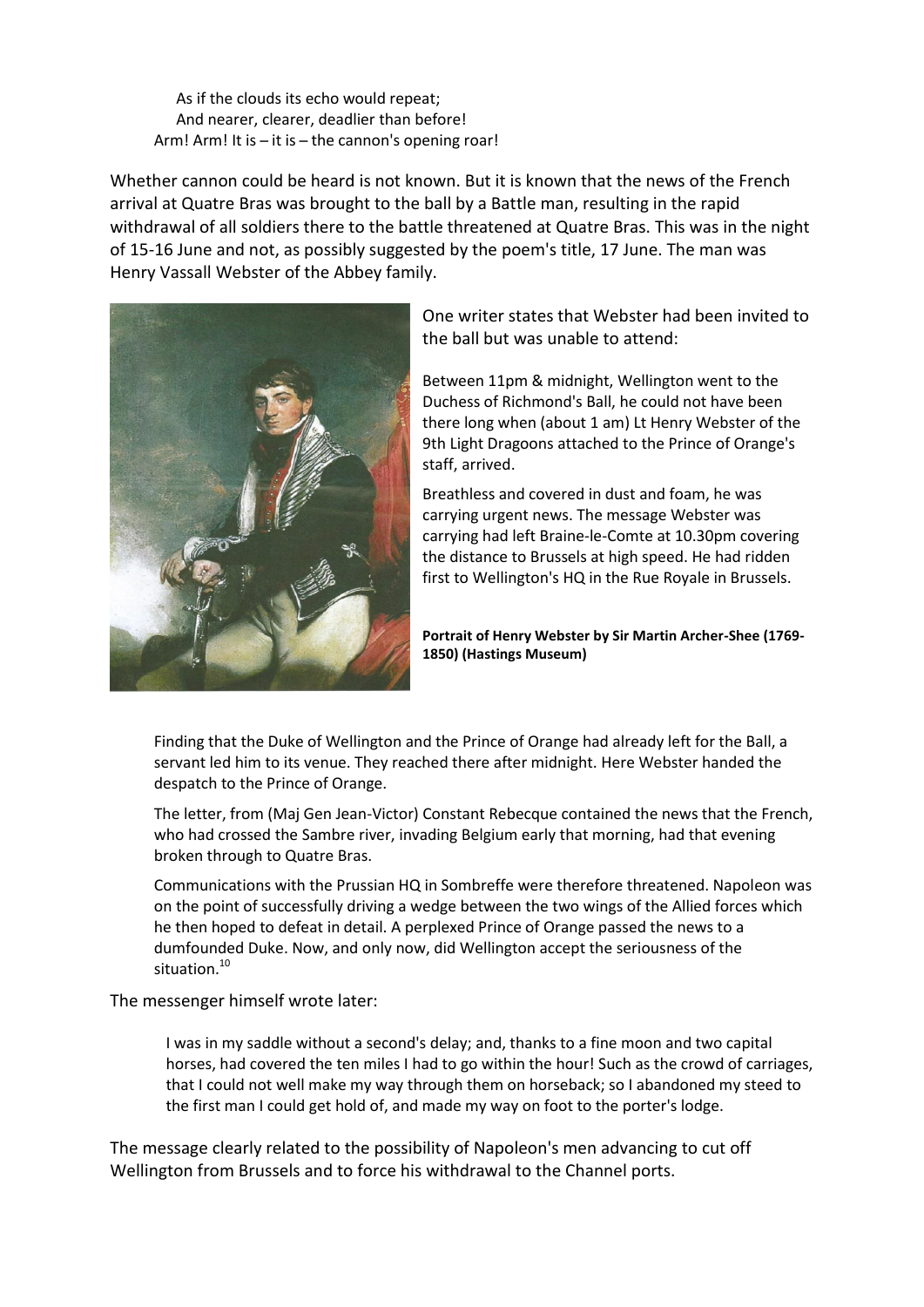Webster was brother of the fifth baronet of Battle Abbey. At the time he was a Lieutenant in the 9th Light Dragoon Guards and ADC to the Prince of Orange. By 1824 he was a Captain and had been awarded the Waterloo Medal, and three non-British knighthoods: Wilhelm of the Netherlands, and the Tower and Sword and St Bento d'Avis, both of Portugal. Born early in 1793, he had joined the Light Dragoon Guards as a Cornet in March 1810. He was promoted Lieutenant in June 1811 and was slightly wounded at Vitoria in June 1813. Webster was tall:  $6'$  8" by one account.<sup>11</sup>

Like his parents, Webster later became involved in a divorce, still a difficult end to achieve. Henry Baring MP accused him of seducing his wife. Webster did not defend himself and suffered damages of £1000; Baring's divorce took place in 1815. By this time Webster had married Grace Boddington (at St George's, Hanover Square) and they were to have two children. In 1847 – again like his father – he committed suicide, by cutting his throat with a penknife. His body was interred in the Webster vault at St Mary's, Battle. His sword is in the possession of Ralfe Whistler of Battle. Grace, by then called Dame Grace by courtesy, died at Brighton in 1866.

## **Nineteenth-century wars (post 1815)**

Britain was very often at war after 1815, as before. The French revolutionary and Napoleonic wars had a brief respite in 1802-3 and again for a few months in 1814-15, before ending in June of the latter year. British forces were in the United States in 1812-14, and involved in Portugal around 1830. There were frequent minor battles and skirmishes in India and a fullscale war in the Punjab in 1846 and then the Indian Mutiny of 1857-59. The so-called Kaffir wars in the Cape Colony carried on for several decades. There were three wars in China; the Crimea (1854-56, which included some sharp actions in the Baltic), three Anglo-Burmese wars, the Zulu wars, the first South African war of 1880-81 and the second of 1899-1902, and a variety of operations in various countries including west Africa, Crete, Egypt, the Sudan, Indonesia, New Zealand and Ethiopia.

There is little firm evidence of any involvement of Battle men in any of these operations up to 1885.

Service overseas was always dangerous, and not only for military reasons. The church records the deaths of Harriet Swain and her daughter Mary Ann, on 21 October 1821 and 25 July 1821 respectively. They were family of Major Swain of the 36th Regiment, then based on Cephalonia in the Ionian Islands. These islands had been passed to the British in 1815. They had been Venetian before the revolutionary wars and now Venice was no more and the British wanted a good base in the eastern Mediterranean. The only possible claimant was Austria, which had absorbed the rest of the Venetian lands, and Britain gave them the colony of Lissa in the Adriatic, presumably as a sweetener.<sup>12</sup>

Also in the church is a plaque to Lt Robert James Smee Laurence, who died on 11 April 1856. It might be thought that he was a casualty of the Crimea, but in fact he died near Bombay. He was in the 9th Regiment of the Native Infantry, and a son of Charles Laurence who ran the gunpowder works at Powdermill, and his wife Elmira Susannah.

There too is a plaque to Lt Col Everard Henry Primrose of the Grenadier Guards, who died 'in the heart of Africa' on 8 April 1885. He was the second son of the Earl and Countess of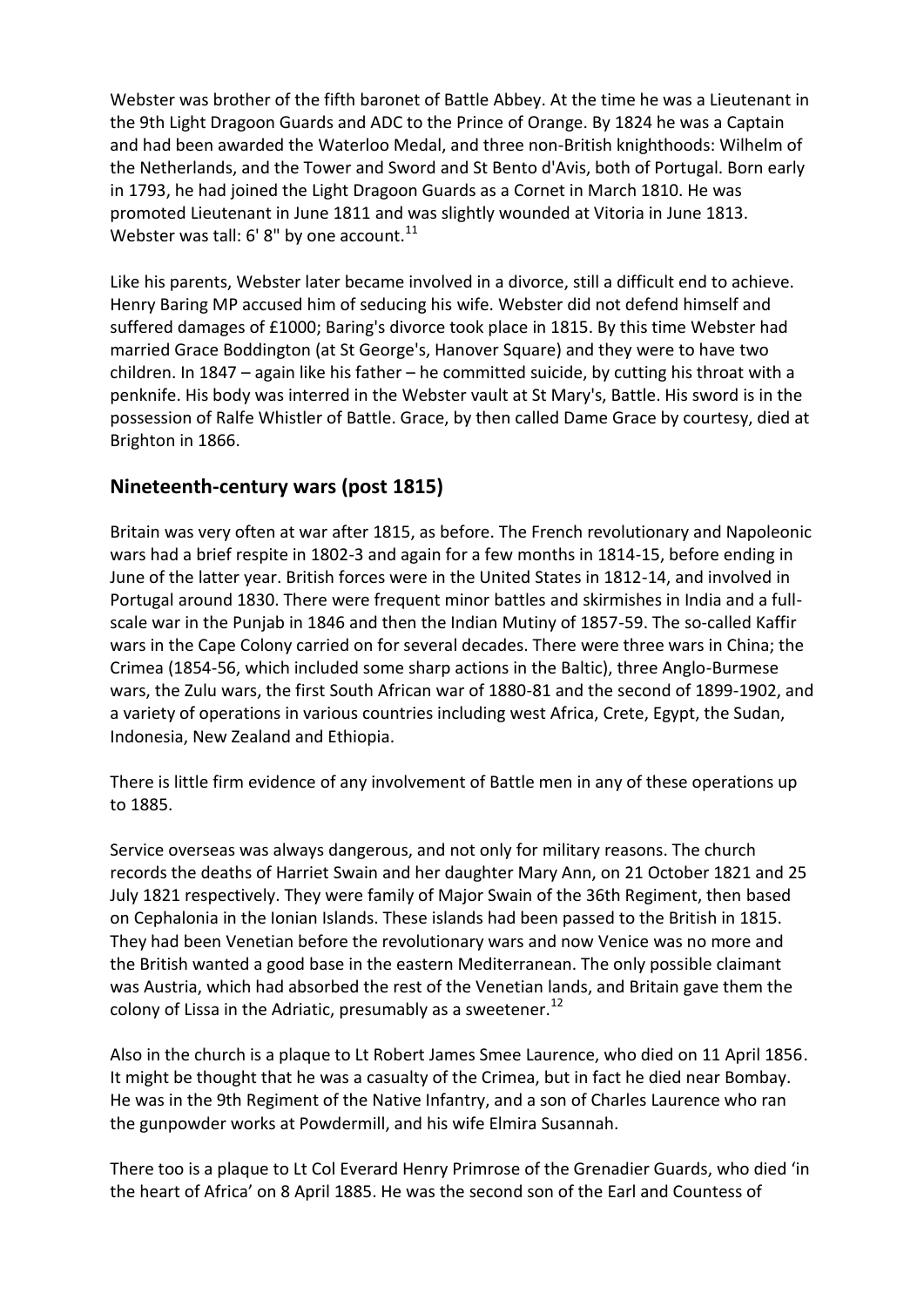Rosebery, born at Edinburgh on 8 April 1848;<sup>13</sup> his elder brother went into history in a different way, becoming Prime Minister after Gladstone in 1894 and being remembered (among one or two other things) for his horses having won the Derby in both of the years he was at Downing Street. Their father had died in 1851, leaving their mother free to marry the man who became the owner of the Battle Abbey estate and also the last Duke of Cleveland. Everard had been military attaché at the British embassy in Vienna.<sup>14</sup> He died of a fever at Abu Fatmeh in the retreat from Khartoum, which had been reached by Garnet Wolseley's army after its fall to the Mahdi and the death of General Gordon there; Primrose commanded the advance party in the retreat. His death prompted a letter of 'heartfelt sympathy' from the board of health to the duke.<sup>15</sup> His kinship to the Duchess appears to have been his only connection with Battle, and after his death she wrote a memoir of him. (The Duchess is much better known for her published work drawing on the Abbey records and for restoring some of the Abbey buildings.)

Even for the South African war of 1899-1902 we are forced to look again to the church and to the scant surviving public records. The church lists nine of those who died, of which only two, or possibly three, can be traced to Battle (the memorial was commissioned and dedicated early in 1902, before the war ended, so some may have been missed.). We also know that ten men served in this war who also served in 1914-18, two of whom were killed in that greater war. (In addition, at least one returned from Africa but did not serve in 1914- 18.) Given that some 60% of the 1914-18 military records were destroyed in an air raid in the second world war it is likely that several more men served, perhaps another five to ten. But the effect of the 1899-1902 war on Battle as a whole must have been small.

The church contains a memorial to Arthur Phillips, Lieutenant in the 9th Imperial Yeomanry, who was killed at Kokskraal on Christmas Day 1901. Improbably or otherwise, the stone records his last words as *Never surrender while there is a man unhurt*. A newspaper report<sup>16</sup> states that this remark was the rejoinder to another officer's cry that *We shall have to surrender; we have had so many men hit.* It adds that almost immediately Phillips was shot twice and died about half an hour later.

Unfortunately the surviving public records do not allow us to identify him closely. He was *probably* the son of William, a retired schoolmaster born in Suffolk and living in the town in 1911. He and his wife Amelia had a son Arthur born in 1880, among other children. Kokskraal is near Somerset East in the present Eastern Cape Province of South Africa. At the end of 1901 the Boers were engaged in a guerrilla war against the British, their main towns having been taken from them by 1900.

According to one website account, Phillips first served in the ranks, then four months with the Provisional Transvaal Constabulary before being commissioned.

On 25 December 1901, the waggons which formed the baggage train of Major A.C. Hamilton's column had reached the farm on their way northwards when they were surrounded by some 200 burghers under Asst Chief-Cmdt J.B.M. Hertzog and Asst Chief-Cmdt C.T. Nieuwoudt. The waggons were captured and set on fire and 57 prisoners taken; of the escort, four were killed and five wounded (seven wounded, one fatally). The subsequent enquiry blamed the advance guard comprised of NCOs and other ranks who mistook the Boers for their own men, the main column being only 3.5 miles away.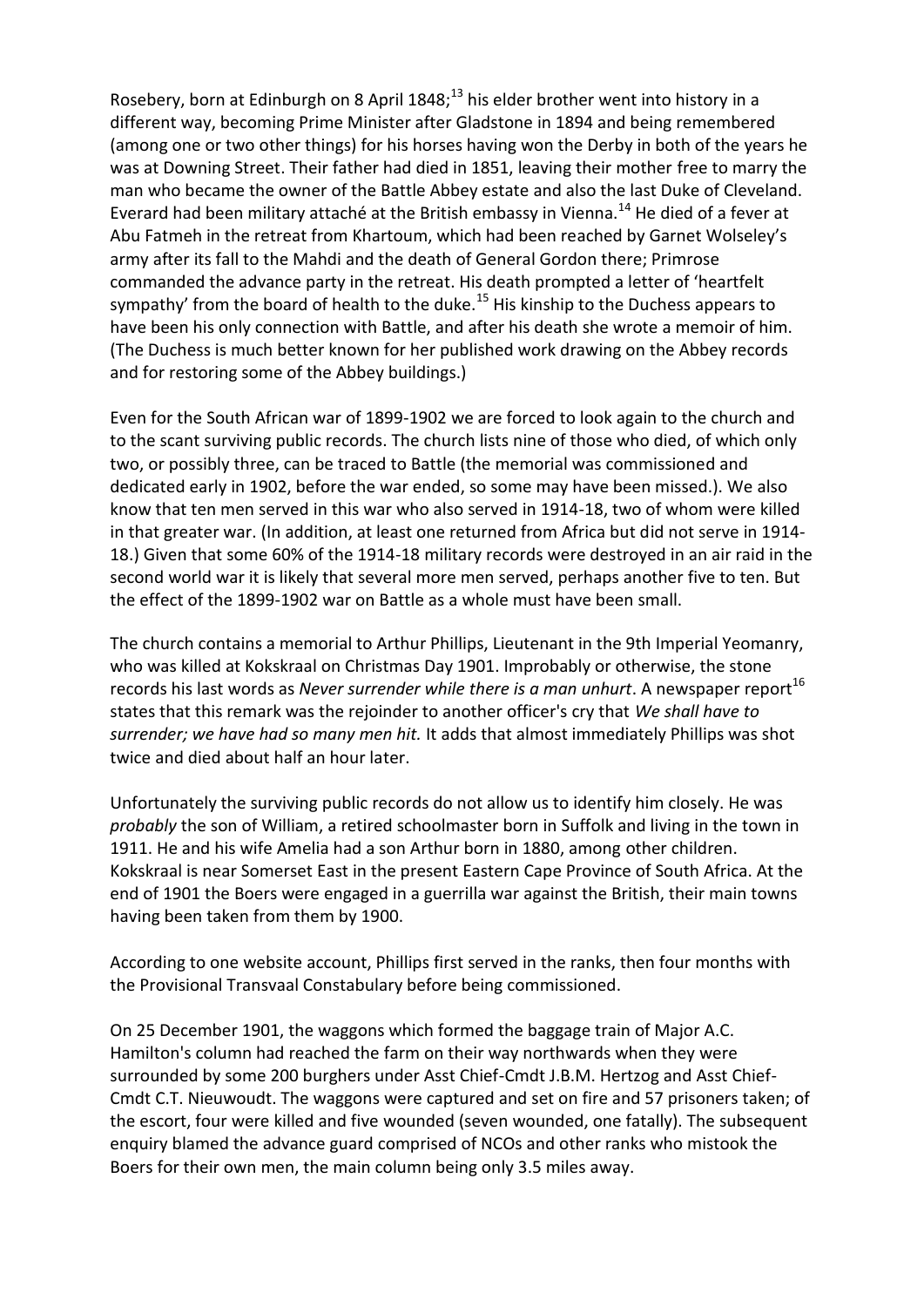Phillips was buried in Fauresmith near Kokskraal.<sup>17</sup>

But there is no plaque to at least two more who died.

By a contemporary account the first was George White of Jubilee Cottages, Battle Hill, a Private in the Ist Battalion, The Royal Sussex. He was a former Metropolitan policeman and had served in India for some years. He does not appear on the official list of war deaths but it is clear that he was wounded at Florida in the Transvaal on 29 May 1900 and soon died. George's birth is registered in Battle in 1869, but nothing else certain about him has come to light. The report says that he left behind a widow and a child.

There is no mystery about Private John Crawley of the 1st Inniskilling Fusiliers, who died at Middelburg on 15 March 1901. The source states that he was a porter at the workhouse and was one of the first reserves to be sent out to South Africa at the beginning of the war (late in 1899). He served all through the Natal campaign under General Redvers Buller, including the battles of Colenso, Spion Kop, Tugela River and Peters Hill, and at the final relief of Ladysmith.<sup>18</sup>

Further sources state that his battalion arrived at Cape Town on about 30 November 1899 via SS *Catalonia*. He had been briefly with the Army Medical Corps but had returned to his regiment before he died of enteritis.<sup>19</sup> It is notorious that wounds and disease were the cause of huge numbers of military deaths. The source says that he left a widow and a small  $child.<sup>20</sup>$ 

Crawley's name is not on the surviving records of the Volunteers and his name makes his birth difficult to trace. The 1901 census lists Minnie Crawley as a cook at the workhouse, a widow, and her daughter Gladys aged two. Minnie (Harley) came from Kensworth near Luton, and she and John were married in that district late in 1896. She did not remarry and died at Hastings in 1935. Gladys did marry but seems not to have had children.

A number of other men are known to have served:

Charles Bowers, born at Battle in 1873. Like his brother (below) he was a shoemaker, as was their father (oddly their mother's maiden name was Boots). He died unmarried at Battle late in 1915. The newspaper report states that he was at the final relief of Ladysmith in 1900.

Oscar Bowers, brother of Charles, a professional soldier born to a Battle shoemaker in 1866 who is recorded in the 1891 census as a Private in the 10th Hussars, in barracks at Aldershot. He married Jane Butler at Hastings in 1893 and they had four children. He is recorded as a bootmaker at St Leonards in 1911. He died at Battle in 1940.

Private William Thomas Burt, born at Hastings in 1874 and a postman at Battle. He married at Dublin in 1894 and went on to have eight children. One was Pretoria May, born in June 1900, the month in which the Transvaal capital fell to the British. Burt earned the South Africa Medal and Clasp for his service with 1st Battalion, The Royal Sussex. In the 1911 census he is listed as a postman and boot repairer at 42 High Street. He served again in the First World War, enlisting in March 1915 and being discharged in April 1919. He died at Hastings in 1956. Pretoria May married and died in Glamorgan in 1989.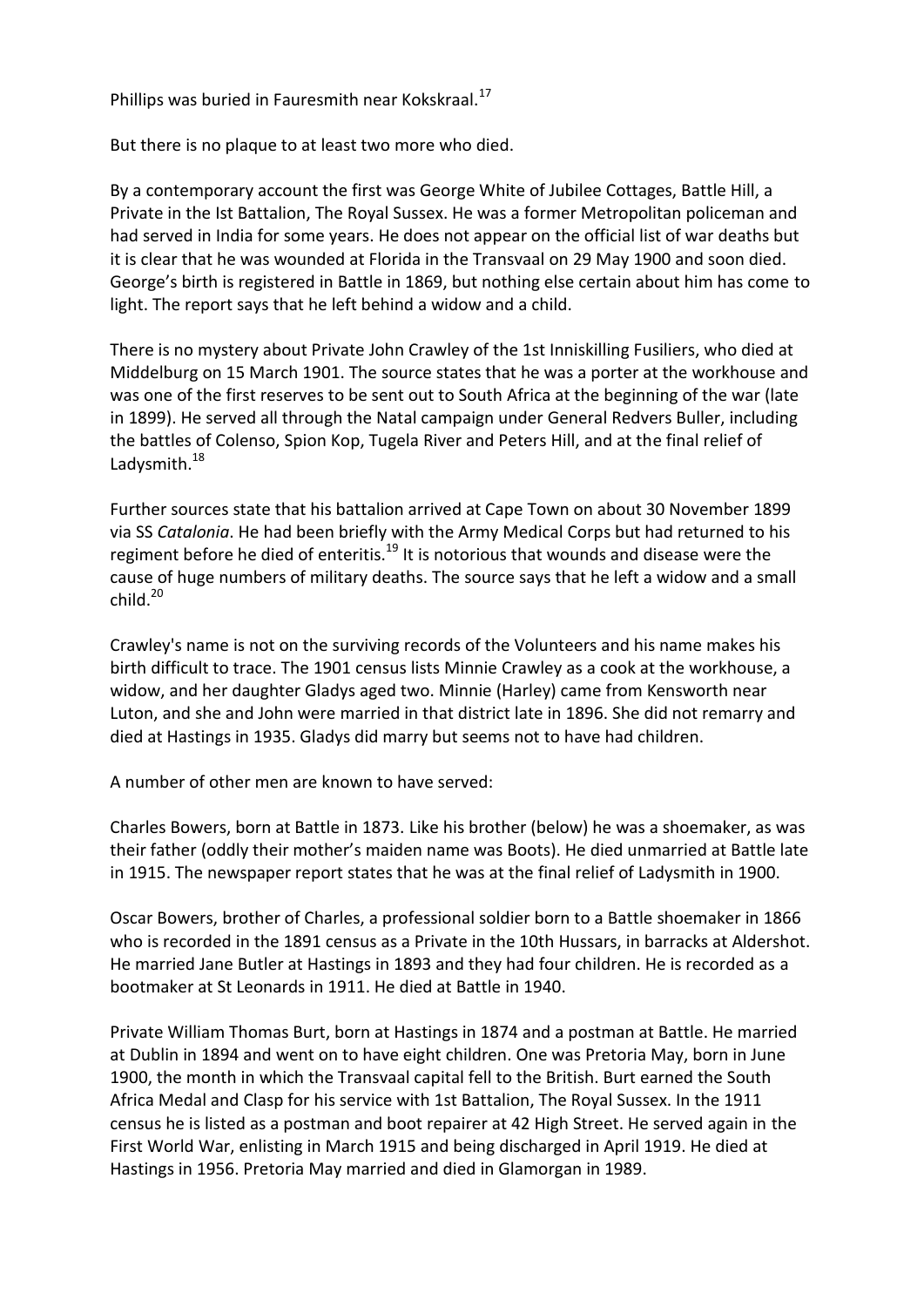Gunner Carter is mentioned in a newspaper report of 1901, which states that he was 'of Netherfield'. A prolonged search of records has failed to identify him; the Carters of Netherfield were a prolific family.

William Coomber was born at Mersham near Ashford in 1871. The source is again the Hastings and St Leonards Observer; from later Chelsea Pensioner records we know that he was in The Royal Sussex. We do not know where he fought. We do know a little more about him, mainly through First World War records: enlisted in 1918, he served with the Road Construction Company of the Royal Engineers. The war records say that he and his wife Rose (Leeves), whom he married at Hailsham in 1903, had six children. Earlier records show that in 1891 he was living in Mount Street (probably at Lewinscroft) and was a painter and by 1911 he was a carriage painter at Hailsham. The war records have him as a coach builder. He died at Hailsham in 1944.

Edward Charles Ellice is reported as a Captain in Lovat's Scouts, about to return in August 1901. He was of Park Dale, where his wife Margaret Georgina was living with their six children. Ellice was a Scot from a moneyed background. and a professional soldier born about 1858. He was commissioned in the Grenadier Guards in 1877 and promoted Captain in 1886. He then retired but in 1900 he joined Lovat's Scouts as a Captain. After the war he chaired the Battle Liberal Party but was elected Liberal MP for St Andrews Burghs in 1903; lost the seat very narrowly in 1906. His wife was the daughter of a local Liberal MP, Freeman Freeman-Thomas, who crowned his career by being Viceroy of India and being created Marquess of Willingdon. Ellice died in Invernessshire, where his family had its estates, in 1934.

Henry McLaren Lambert was the son of Edward, owner of the Telham Court estate to which he was heir. Born in 1879, he joined the army after school (Harrow) and university (Cambridge), being commissioned Second Lieutenant in 1899.He was in the Orange Free State from June to November 1900, the Transvaal from January to August 1901, the Free State again from August to 1901 to March 1902, back to the Transvaal from March to May 1902 and then in Cape Colony. He was promoted Lieutenant in October 1900, and was awarded the King's and the Queen's South Africa Medals. After the South African war finished in 1902 he was posted to India and became ADC to three successive viceroys: Lord Ampthill (acting, during a vacancy) in 1904, then Lord Curzon and then the Earl of Minto, and later the Commander-in-Chief Sir O'Moore Creagh. In 1907 he was promoted Captain but retired from the army in the next year, presumably after his father died.

Lambert did not return home to live, and went to Kenya, then dominated by white settlers whose social centre was the Muthaiga Club opened in 1913; he was a member. He came back to join the Royal Dragoons and was killed in the second battle of Ypres in May 1915.

Harry Ralph of Battle Hill was reported in May 1900 to be near Bloemfontein. He was in the Scots Guards. His father James was a boot- and shoemaker living at St Mary's Gardens, and Harry was born at Battle in 1877. He had returned by late 1902, like most of the other soldiers, because he then married Rose Coppins of Tonbridge at Battle. They then moved to Epsom where he became a slot gas meter collector. He died there in 1933.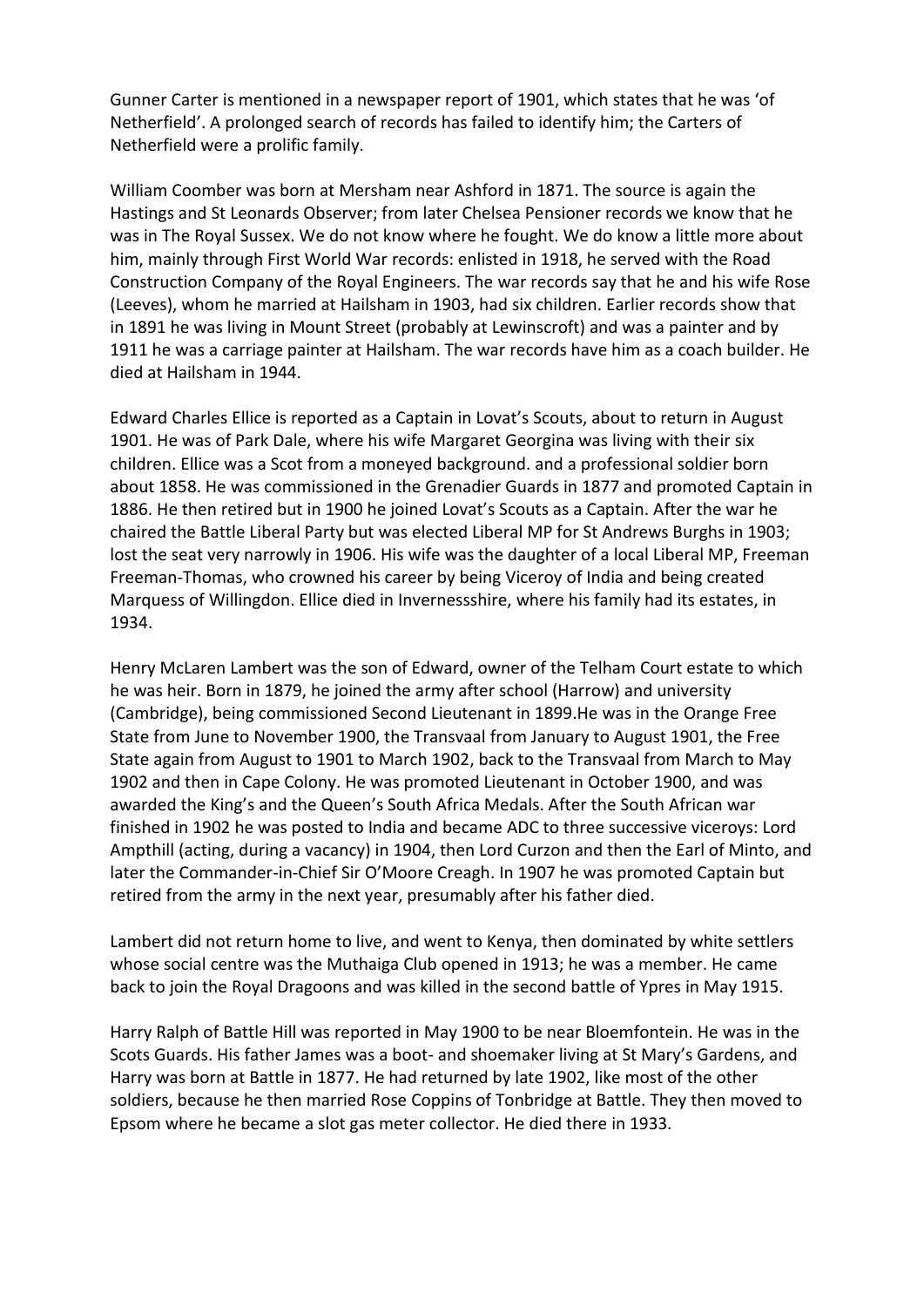

John Saxby was a Corporal in Ist Battalion, The Royal Sussex, enlisting at Hastings in March 1900, giving his mother's address as Sandpits Farm, Battle. He stated then that he was 23 years and 7 months old, but all official documents suggest that he was born rather later, in 1879. In 1881 the family were living at the end of North Trade Road nearest to the town. He was not in South Africa long, returning for discharge in June 1901. He became a farm bailiff and in 1911 is recorded at Armitage, a village between Rugeley and Lichfield. He married Muriel Helen Freeman in 1927 and they had one son. He died at Oakham in 1961.

**Picture of John Saxby, presumably in South Africa, by courtesy of his great-niece Gina Docherty who also provided much of the information about him**

William White is reported to have been a member of the fire brigade when he joined the Imperial Yeomanry at the end of 1900. From a search of all the records it appears to have been William Harold, a hoopmaker of Spital Hill, born at Battle in 1860 and dying at Hastings in 1925. He went to South Africa to do hospital and ambulance work for the military and was to receive a medal from the Queen for his efforts. He married Frances Shaw Kirgan of Bury in 1895 and they had at least eight children. We do not know where he served.

## **The first world war**

The military contribution of Battle to the First World War has been recorded elsewhere in considerable detail.<sup>21</sup>

It was in 1914-18 that a war first made an enormous impact on the town itself. More than 500 men who had been born or lived at Battle are recorded as having served in the forces, and 112 of them died in the war.<sup>22</sup> With Napoleon across the Channel there had been a real threat of invasion a century earlier, and in 1914 the town prepared again, even if the strength of the Royal Navy was to prove sufficient deterrent to the Germans. Foreigners had to register with the police, and enemy aliens were interned; plans were drawn up and published for a retreat to the Heathfield–Burwash high ground in the event of an enemy landing; in almost every week of the war troops arrived at and left their billets on the way to the western front or on their way back. Newhaven was a major military port, and Battle a convenient staging post for the men. There were, however, no military bases close to the town, and the threat of invasion did not leave behind the tank traps, pillboxes and other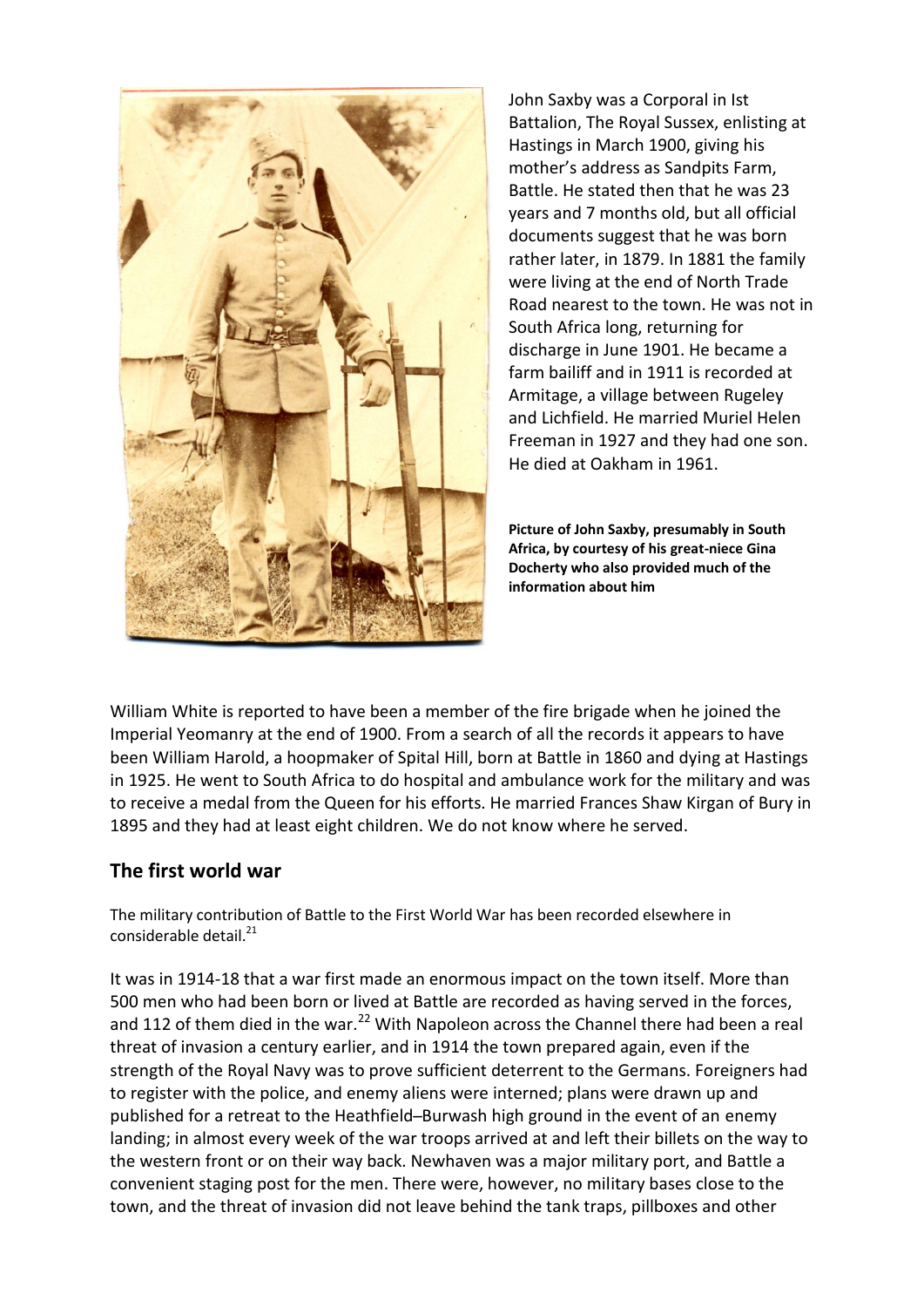detritus of the Second World War. There was no local bombing but the sound of the artillery on the western front was often evident.

The position of women began to change. Before the war women were rarely in paid employment, though some ran shops or businesses after the deaths of their husbands; most stayed at home to look after their families, sometimes helping their husbands' work and on a few occasions working as dress-makers and laundresses. Sons went out to work as a matter of course; where daughters did they were usually domestic servants. From 1914, though, women were in great demand as nurses and assistants in the military hospitals, the nearest of which was at Normanhurst at the northern edge of Catsfield (demolished in the 1950s). The Church Hall was also used as a hospital early in the war, mainly for Belgian refugees.



Although records are sketchy at best, women moved promptly into some of the vacancies left by men departed for the front: shop assistants, messengers, some parts of agricultural work. They were also in evidence at Newbery's jam factory, reported in 1916 as employing 60 people. Women had always helped out in fields and orchards at harvest time, but now some of them worked throughout the year. Local women could not work in munition factories because there were none in the area. Some records suggest that some 4.5 million women took up work; the National Archives suggests that over one million were formally added to the workforce. When survivors returned the women generally reverted to their former roles (though we shall have no first hand

**Joan Ashton, later Whistler (1893-1981)**

evidence until the 1921 census returns are available), and it was not until the next major war that the long road to equality began to open up.

Moreover, at least one local woman took an active part in the war. This was Joan Ashton of Vinehall, daughter of Lord Ashton and later the wife of Hugh Whistler of Caldbec Hill. She served throughout the war, starting as a welder with the RNAS (at a time when the supply of effective welders' masks, made in Germany, were no longer available) and then with the ASC, driving empty lorry chassis to coachbuilders in England and then transporting shell supplies from the Rouen area to the front in France. She lived to 1981. Her service is peculiar in that she appears to have been a regular member of the ASC with an MT number at a time when women were confined to their own – generally home – services.<sup>23</sup>

Women were important in the war effort not just for filling in where men had been and not just as nurses. From the very beginning, they provided what were known as comforts for the troops. As early as November the first large consignment left Hastings for 2nd Battalion, The Royal Sussex Regiment: it included, inter alia, 882 pairs of socks, 64 pairs of gloves and 27 of mittens, 183 handkerchiefs, 106 woollen scarves, 109 cakes of soap, 11 vests, 461 shirts and five housewives. This last was not human cargo, though the troops might have preferred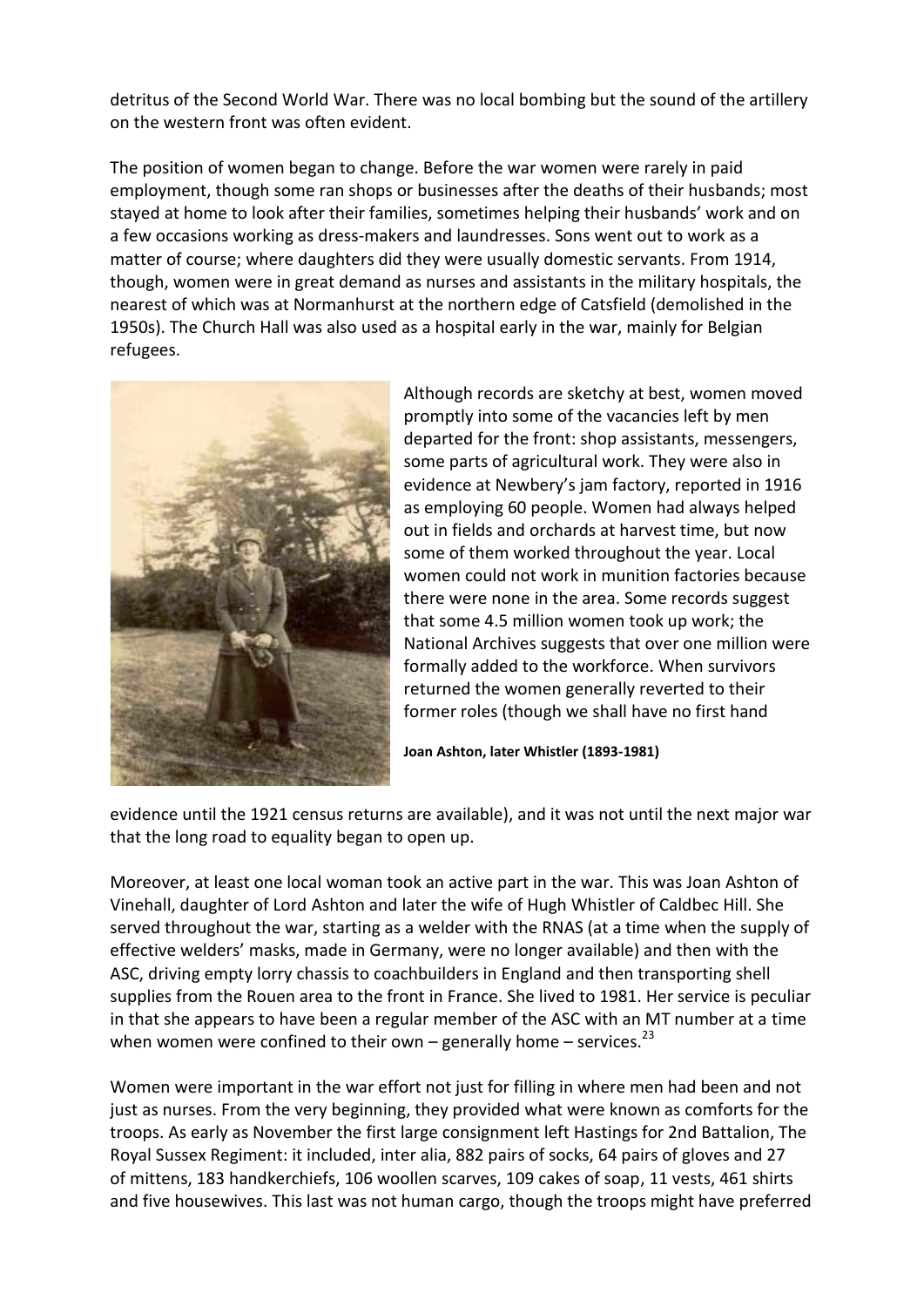that. A 'housewife' was a kind of universal sewing and mending kit. These comforts were vital to the forces, and not only for their morale: for example, men suffered frostbite in the first winter of the war because army issue clothing was insufficient for the conditions that they had to endure. The efforts went on throughout the war.

Women also ran the billets for troops passing through. There might be 200 extra men at Battle in every week during peak periods, and premises identified as suitable were compelled by law to house them; there was of course a payment for doing so which must have been welcome at a time of rising prices. The local women would have had to deal with cleaning rooms, providing fresh linen and cooking meals; sometimes, no doubt, they would also have had to deal with drunken men.

Women would have been in the domestic front line when it came to prices. German submarine activity made the supply of basic foodstuffs increasingly short until the convoy system was introduced in 1917, which had the effect of ensuring a steady but still meagre supply. The market took the brunt of this pressure: rationing was not introduced until 1918, at first only in the south east. In its absence prices rose alarmingly. The Ministry of Labour retail price index, which had stood at 123 in 1915, rose to 203 in 1918, an increase of two thirds in three years. (Prices continued to soar afterwards.) Wages went up sharply in some areas of work such as shipyards and munitions factories but income tax rose from 1/6d in 1914 to 6s in 1918. Other taxes rose too.

## **World War II**

Evidence of Battle's most recent home defence role is clearly to be seen along the eastern side of the town. From the rear of St Mary's church and past the church hall runs a line of 'dragons' teeth', anti-tank obstacles.



**Dragons' Teeth' in front of St Mary's church hall**

With as much buried below ground as appears above, these robust features were only subsequently removed where absolutely necessary such as where the High Street narrows near The Almonry or by subsequent development. Battle was designated a 'fortress' area, others being at Mountfield and at Cripps Corner where much survives today. In 1940 the area was defended by 45<sup>th</sup> Div., XII Corps, and Battle's fortress area lay on the Divisional Stop Line (a line intended to hold the enemy's advance). Occasionally the constructors left their mark in the wet concrete; Wills <sup>24</sup> states, 'At Battle, Sussex, the days' scores by the Royal Air Force in the Battle of Britain were recorded on some obstacles.'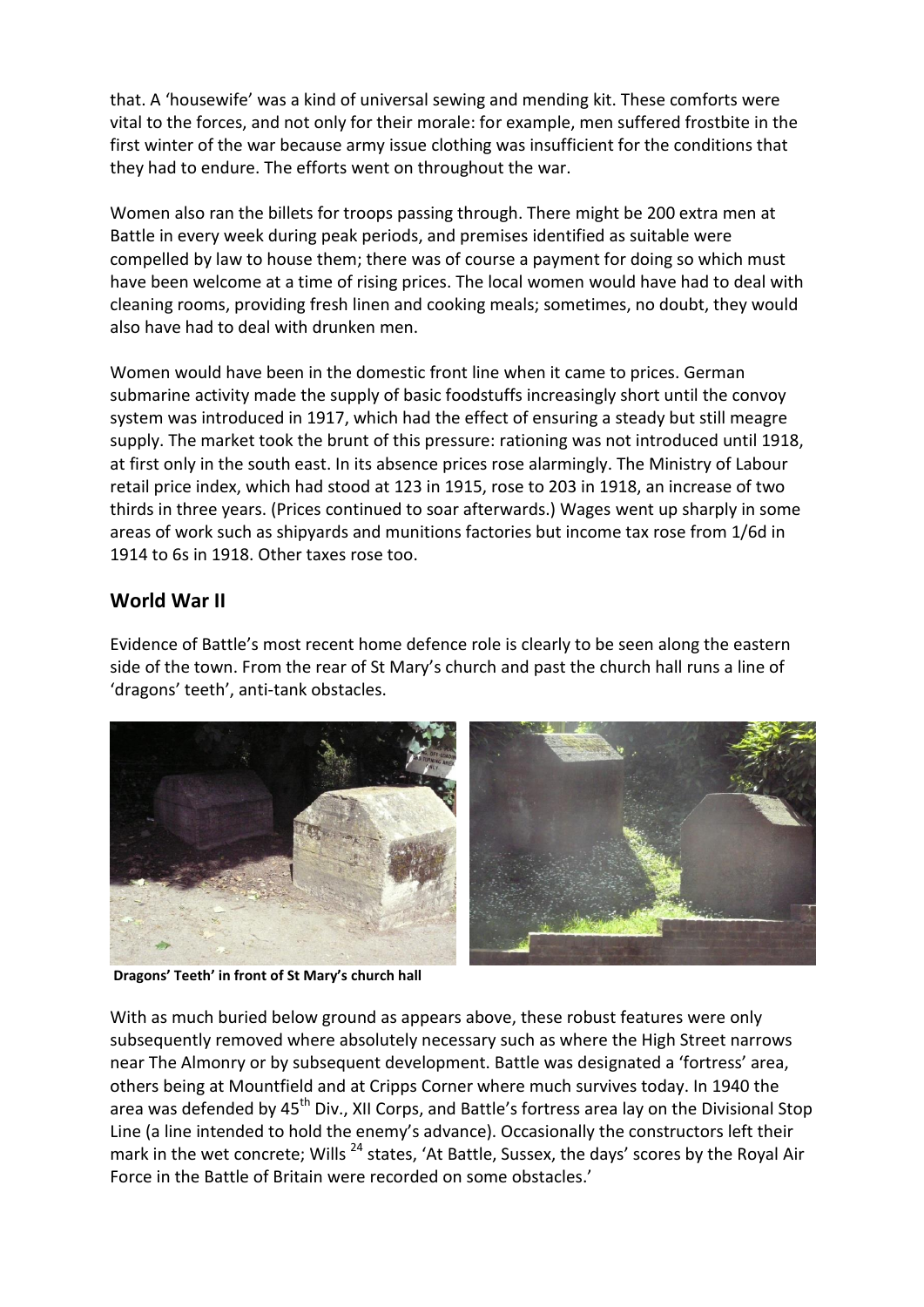How effective such measures would have been was thankfully never tested in earnest; however, the imperative for them is found in German sources. Plans for invasion 'Operation Sealion' detail for 'Landing Zone C' the  $99<sup>th</sup>$  Mountain Regiment landing at Winchelsea Beach and making directly for Battle, whilst the 94<sup>th</sup> Mountain Regiment landing at Pett/Fairlight was to cut off Hastings and send a detachment in support of the 99<sup>th</sup>, the strategic objective for the  $1<sup>st</sup>$  Mountain Division being the quick securing of the high ground south-west of Robertsbridge which would serve first to achieve safe landing of succeeding waves, second as a springboard for attack on London. Meanwhile the  $34<sup>th</sup>$  Division landing, under the cover of smoke, at Cooden in 'Zone D' would broaden out, part securing the ridge from Lunsford's Cross along to Windmill Hill (Herstmonceux) and part turning from Lunsford's Cross to attack Bexhill from the rear and link up with  $1<sup>st</sup>$  Mountain Division from Zone C.

Later in the war Battle took on the role of a garrison centre, on the edge of the militarised coastal zone, Canadians being predominant and based at Battle Abbey. The town was fortunate in escaping the frequent hit-and-run raids by fighters that plagued Hastings, Bexhill and Eastbourne. However there were precautions: a public air raid shelter was opened in the garden of 28 Senlac Gardens. There were also anti-aircraft batteries in a number of places.



**WWII Public air raid shelter (note blast wall to protect the entrance) in garden of 28 Senlac Gardens**

On 2 February 1943 Battle was visited by one such raid during which three bombs were dropped. Two failed to explode (one behind The George and one dramatically skidding off the Abbey Green and though the gatehouse of Battle Abbey; it broke in two, grazing the leg of a sentry). Had this bomb exploded the drama would have ended in spectacular fashion befitting the town's long history of bonfire celebrations, for the Royal Canadian Engineers had stored two tons of gelignite in the gatehouse – a deliverance for which residents and visitors must be forever thankful. But not so fortunate was the consequence of the third bomb, which exploded killing two residents and destroying two shops, 74 & 75 High Street, where a brass plaque may be seen affixed to the re-built no.75 (Martins Newsagent) in remembrance of Tom and Margery Giles. There were other bombs too: a cluster was dropped near La Rette farm, and incendiaries fell on Caldbec Hill but in neither case were there casualties or serious damage.

There were two days on which serious air crashes occurred in the Battle area, on 27/28 May 1941 and on 6 June 1944. The first involved a Wellington bomber flown by a Polish crew, to whom there is a public memorial at Netherfield, designed and erected by a survivor, close to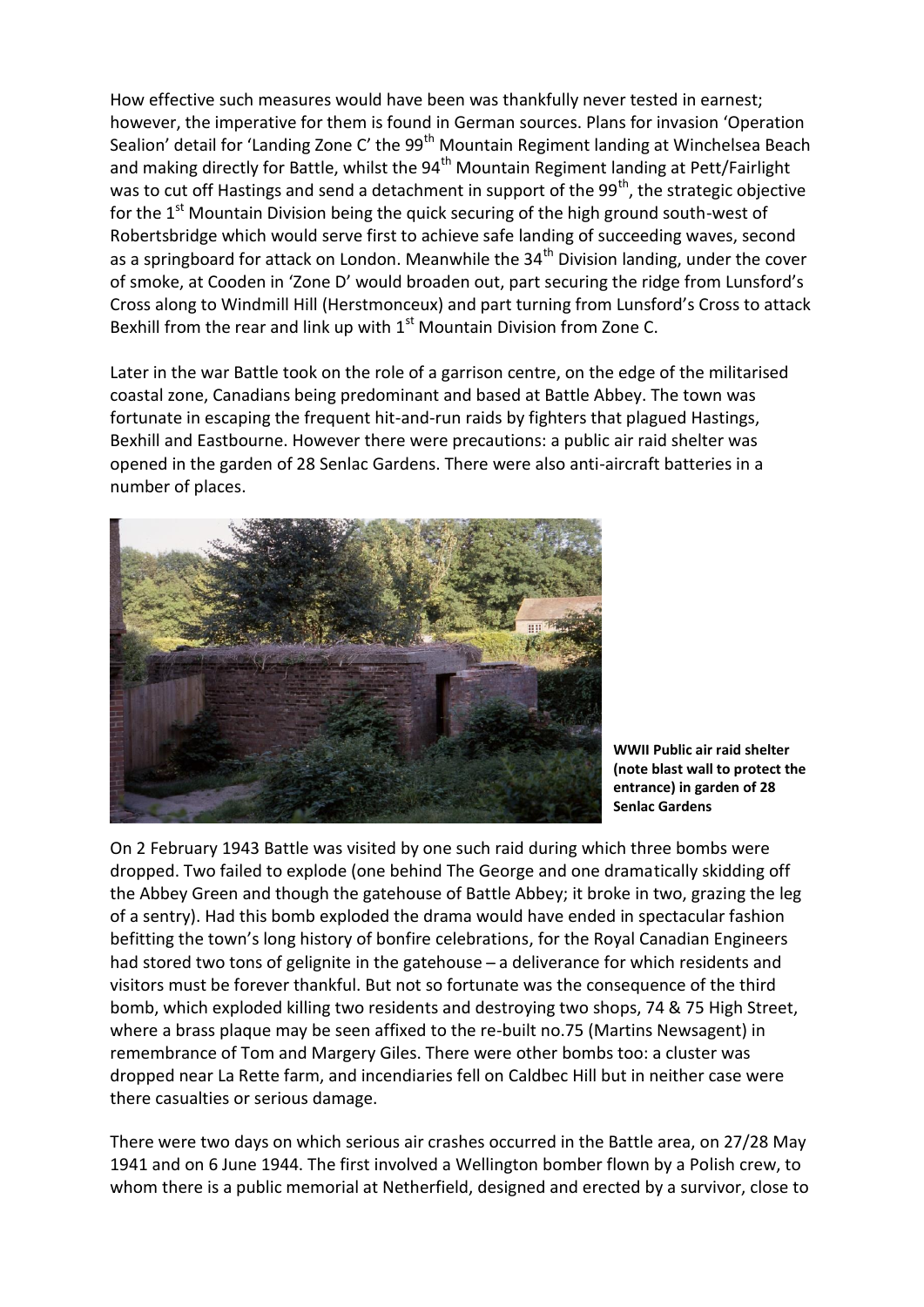Darwell crossroads and immediately next to the crash site.<sup>25</sup> The Wellington bomber had been hit while bombing Boulogne.

These airmen were

F/Lt Bronislaw Kuszczynski, pilot P/Officer Jan Stanislaw Woroczewski, pilot F/Officer Cezary Wieczorek, navigator

Sgt Josef Drozdz, air gunner, had bailed out over the Channel and was drowned.

There were two survivors, who bailed out in England. One of these was the creator of the memorial, Stanislaw Jozefiak, wireless operator and air gunner.

The second incident involved American flyers, and has been fully documented by a local resident.<sup>26</sup> There is a plaque to the Americans in the Memorial Halls.

The date of the crash – 6 June 1944 – is significant because there was a greater than usual air traffic on that day, and therefore collisions more likely. At about 6 in the morning two Marauder bombers collided near Battle, at the cost of eleven lives. The results would have been much worse had the crews not jettisoned the bombs the aircraft carried so that they fell harmlessly rather than be caught up in a crash. One came down near Whatlington and the other at Ashburnham Place, seriously damaging the great house there. Had the bombs not been released it may be that the Ashburnham plane would have crashed on Battle itself.

Those who died were

(Ashburnham) Sgt George J Kyle Lt Christian Burger Lt Leroy A Dyer Sgt James M Long Sgt George W Williams

(Whatlington) Lt Thomas Jenkins Lt Walter Winter Sgt George S Rogers Sgt William C Hoeb Sgt Ralph D Parker Sgt Edward F Bailey

Lt Tommie Potts of the Ashburnham plane had bailed out and survived.

Less openly than these obvious incidents, it is clear that there must have been hidden bunkers for use if and when the German invasion happened. One was in Powdermill Woods, though its location may now have been overgrown and lost.<sup>27</sup> These were installations of a very basic nature in which previously designated men could hide while the German tide passed over them; the men could then organise attacks from within the occupied areas.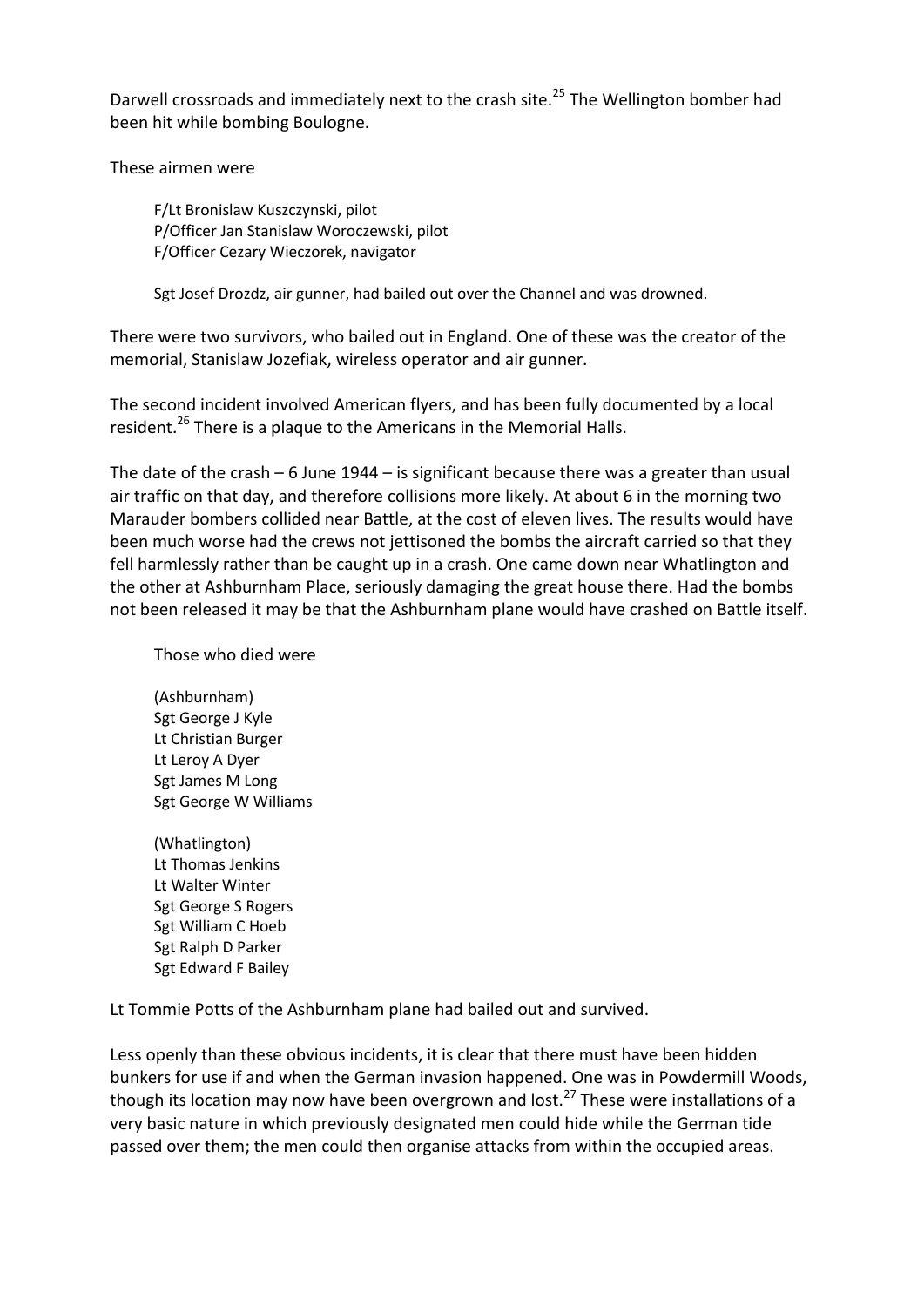#### **Post-1945**

The British army has lost men in every year since 1945, with the single exception of 1968. Possibly six men of Battle have died.

The first was John Ommaney Steward Donald, a Major in the 4th Sikh Regiment, who died in 1946. He had been born in India; his father was Sir John Stewart Donald (1861-1948), a distinguished district commissioner and political officer who was knighted KCSI in 1915. His mother was Henrietta Mary Ommanney of Chester.

The *Daily Mail* reported (25 June 1946):

INDIAN TRIBESMEN CAPTURE MAJOR

NEW DELHI, Monday – Attempts were being made today to rescue Major John Ommanney Stewart Donald, British political agent in South Waziristan, North-West Frontier, and two of his staff, who were kidnapped in Waziristan by Mahsud tribesmen last Friday. Major Donald has been located and is being well-treated. – *Reuter*

Neither *The Times* nor the *Daily Mail* carried any further report on him. According to Victoria Schofield in *Afghan Frontier: At the Crossroads of Conflict* (Tauris Parke 2010) he was kidnapped because a particular contract had not gone to the tribe concerned, but he was ransomed after ten days' captivity. Shortly afterwards he persuaded the tribe that the ransom money should be returned. The strain on him was apparently too much and he shot himself.

Stewart had married Edith Millicent, who lived at Waverley, Caldbec Hill after her return from India in 1945, and she died there in 1985.

The gates to St Catherine's Chapel in St Mary's church commemorate another man: Lt Col Geoffrey Hildebrand DSO, who died in Palestine very near to the end of British involvement there, on 6 April 1948. On that day the 12th Anti-Tank Regiment of the Royal Artillery were involved in evacuating a large camp near Pardes Hanna near Haifa when they were attacked by irregulars, believed to be from the Zionist Irgun organisation. The sentry and three other members of the guard were held up against the guardhouse wall, shot in the back, and killed. The wireless mast was then destroyed and shots fired into the camp, killing one more soldier and mortally injuring the commanding officer.

Gnr Arnold Bell (19) from Headgate (Co Durham); Gdsmn John Byrne (35) from Gorey, Co Wexford, Irish Guards; Bdr Ronald Cambridge (19) from London; L/Bdr E Crossland; Lt Col Geoffrey Hildebrand DSO (43) from Longfield, Kent; Gnr Clifford Wood (20) from Sheffield; Gnr Cyril Cook (20) from Brigg, Lincs — RA; all killed: "as men of the 12th Anti-Tank Regiment, Royal Artillery, were withdrawing from a large camp which the Army were evacuating near Pardes Hanna, north of Hadera, when attacked by Jews. The sentry and three other members of the guard were held up against the guardhouse wall, shot in the back, and killed. The wireless mast was then destroyed and shots fired into the camp, killing one more soldier and mortally injuring the commanding officer. The attackers were believed to be part of the Irgun."<sup>28</sup>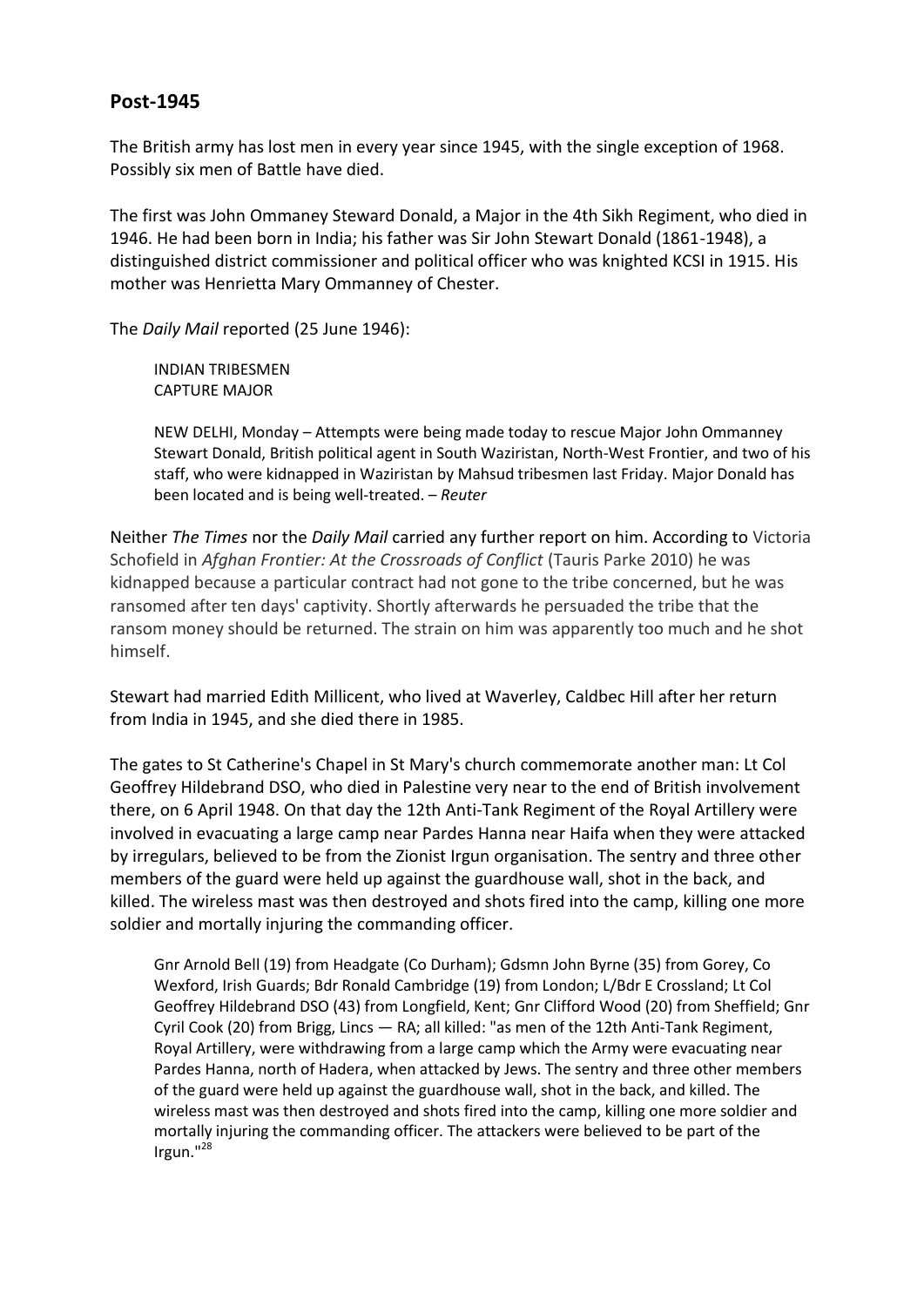Geoffrey Lancelot Hildebrand had been born in Kent on 25 April 1905, and his home was at the Mill Farm, Higham, Suffolk. His father Arthur had served in the army and had risen to be a Brigadier General in the Royal Engineers. Geoffrey's connection with Battle is unclear. He was unmarried.

The gates were erected when the Dean was the Rev Alfred Thomas Arthur Naylor, DSO OBE, formerly Chaplain to the King and with distinguished records in both world wars in which he served as a chaplain. (A stone commemorating him is inside St Catherine's Chapel.) That he was sympathetic to commemorating a military death must be certain, but there is no known connection. His predecessor, Wilfrid Wadham Youard (1888-1964), however, had retired from the Deanery to Longfield in Kent, which was Hildebrand's home village, and that must be the (perhaps thin) reason why he was commemorated in Battle.

Four other deaths have since been reported, so far without sufficient information for further exploration:

#### **Allcorn, Robin Nicholas** Died on 23.06.2003

He was born in the Hastings/Rother district on 6 November 1978. His father was Colin J Allcorn and his mother Leslie A Willis. They married at Hendon in A1977. He was a Corporal in Royal Marines no. 4 Assault Squadron. He does not appear on the list of those killed in Iraq or Afghanistan. **Dunkerley, John Nigel Community Community Community Community Community Community Community Community Community Community Community Community Community Community Community Community Community Community Community Community** 

His birth is impossible to establish from the records. Two of his name are recorded in 1939/40: one in 1939 is John Edward, and that in 1940 (a little late for registration) does not bear the father's name. He was in the Buffs (the East Kent Regiment).

#### **Keeley, Peter Contract Contract Contract Contract Contract Contract Contract Contract Contract Contract Contract Contract Contract Contract Contract Contract Contract Contract Contract Contract Contract Contract Contrac**

He was born at Battle on 7 April 1940. His father was George Keeley and his mother May Joanna Flynn, b Gravesend 04.07.1902 (she died at Gravesend in September 1994. They married at Battle in 1927.) He died and was buried at Gosport.

#### **Pellatt, Christopher Robin Died 24.04.1953**, in Korea

He was born at Battle on 30 January 1934; his father was Alfred Rowland Pellatt, born at Cranbrook in 1895; he died at Hastings in 1972. His mother was Florence Maud Goddard, also born at Cranbrook, in 1899. She died in the Hastings/Rother district in 1983. Pellatt was in the Buffs (the East Kent Regiment), attached to 1st Battalion, The Royal Fusiliers (City of London Regiment) and served in Korea from August 1952 to July 1953, in the 28th Commonwealth Infantry Brigade. He died on 24 April 1953 and is buried in the United Nations Cemetery, Busan City, South Korea; he is also commemorated on the National Armed Forces Memorial, Alrewas, Staffordshire.

Neil Clephane-Cameron George Kiloh with assistance from other members of the BDHS Research Group

#### **©BDHS2017**

*See also articles in* Early History *section; for World War Two (military) see the* World War Two *article; the* Ticehursts *in* Families*; and for World War one see George Kiloh's book,* The brave remembered*.*